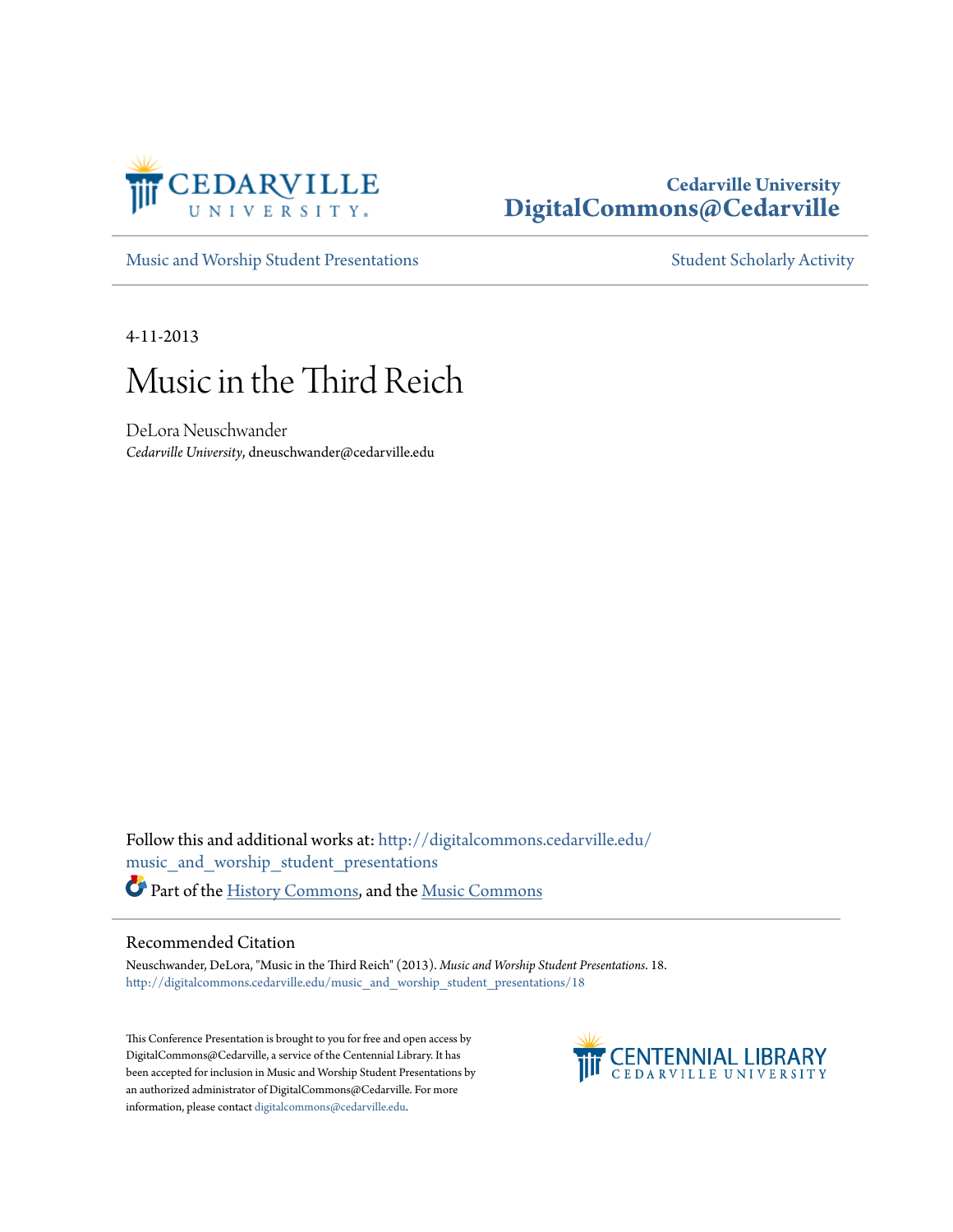## Music in the Third Reich

 Music is one of the most powerful entities in the universe. It has the ability to speak to the deepest part of the human psyche. Because of this ability, music can be used in countless ways to bring about the desired effects of anyone from a televangelist attempting to elicit an emotional response from an audience to a business professional endeavoring to sell more of his products to a dictator scheming to change the course of history. As has been clearly demonstrated throughout the history of civilization, music has been a driving force in the development of culture, society, and religion, and this was no exception in Adolf Hitler's Third Reich. Music had a direct impact on the character and beliefs of Hitler himself, and those beliefs and views affected the policies that he implemented during his reign of horror. His beliefs in the greatness and purity of the Aryan race were directly displayed in his policies regarding art and entertainment. The government of the Third Reich implemented strict policies on 'acceptable' music, composers and performers, and they also made extensive use of music in the media, public life of the individual citizen, and the Hitler Youth movement. Music played a prominent role in the rise of Nazi politics and culture in Germany and was used extensively by the party in propaganda and indoctrination of the entire country.

 Hitler's views on music and art were the product of his life experiences, circumstances, and the influence of specific individuals. To understand the mindset of Adolf Hitler, one must look back into the formative years of his childhood. In her book entitled *Adolf Hitler: A Psychological Interpretation of His Views on Architecture Art and Music*, Sherree Owens Zalampas emphasizes the role that art played in the life of Hitler. He desperately wanted to be an artist, and he immersed himself in artistic pursuits—it was almost as if he was completely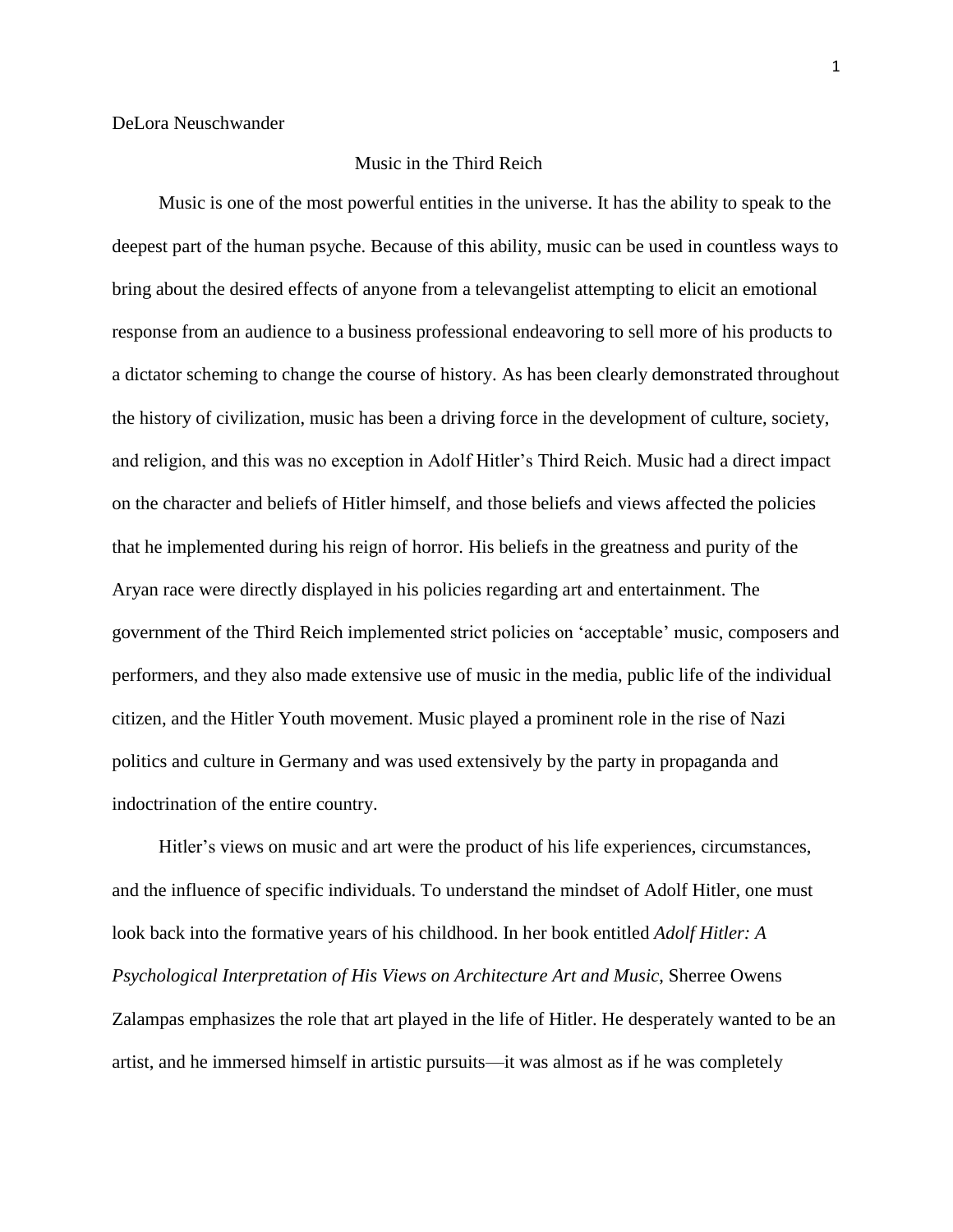enamored with the idea of the romantic and bohemian.<sup>1</sup> As he grew older and moved away from his small hometown to pursue his education he became increasingly aware of class differences, and when he moved to Vienna in 1908 his interest in the arts continued to grow exponentially.<sup>2</sup> He attended many operas, and while he liked Beethoven and Mozart, he had a special affinity for Wagner, but was extremely opinionated when it came to music.<sup>3</sup> He tried several times to gain entrance into the Art Academy in Vienna, but was met with repeated rejections. His second attempt and subsequent failure marked a turning point for him, and Zalampas makes a very accurate statement when she says that, "By failing to accept him as a student, the state of Austria, *vis-à-vis* the Academy, had fulfilled the fears of his youth. For, as he said, in *Mein Kampf*, 'did we not know, even as little boys, that this Austrian state had and could have no love for us Germans?<sup>24</sup>Even at this age he felt that the German race was being oppressed.

 Quite possibly the biggest musical influence that any one individual had on Adolf Hitler was the composer Richard Wagner. Hitler once said "I recognize in Wagner my only predecessor....I regard him as a supreme prophetic figure."<sup>5</sup> In a sense, Hitler drew his dramatic storyline from Wagner. He saw in Wagner's works the parallels between what he thought the Jews were doing to the Germans, and because of this, he lifted Wagner up as the pinnacle of his Riech.<sup>6</sup> He also said that for someone to understand the Nazi party they had to 'first know Richard Wagner.' He found in Wagner the artistic influence for his ideas about the superiority of the German race, and saw himself as the hero of a Wagner opera. Zalampas says "In truth, Hitler saw himself as Parsifal, a savior of Aryan blood…He was to answer Wagner's call for a new

 $\overline{\phantom{a}}$ 

<sup>&</sup>lt;sup>1</sup> Sherree Owens Zalampas, Adolf Hitler: A Psychological Interpretation of His Views on Architecture Art and *Music* (Bowling Green, Ohio, Bowling Green State University Popular Press, 1990), 12.

 $<sup>2</sup>$  Zalampas, 17-19</sup>

<sup>3</sup> Zalampas 17-19

<sup>4</sup> Zalampas 20

<sup>5</sup> Robert L. Jacobs, "Wagner's Influence on Hitler," *Music and Letters* 22, no. 1 (Jan., 1941): 81-83.

<sup>6</sup> Jacobs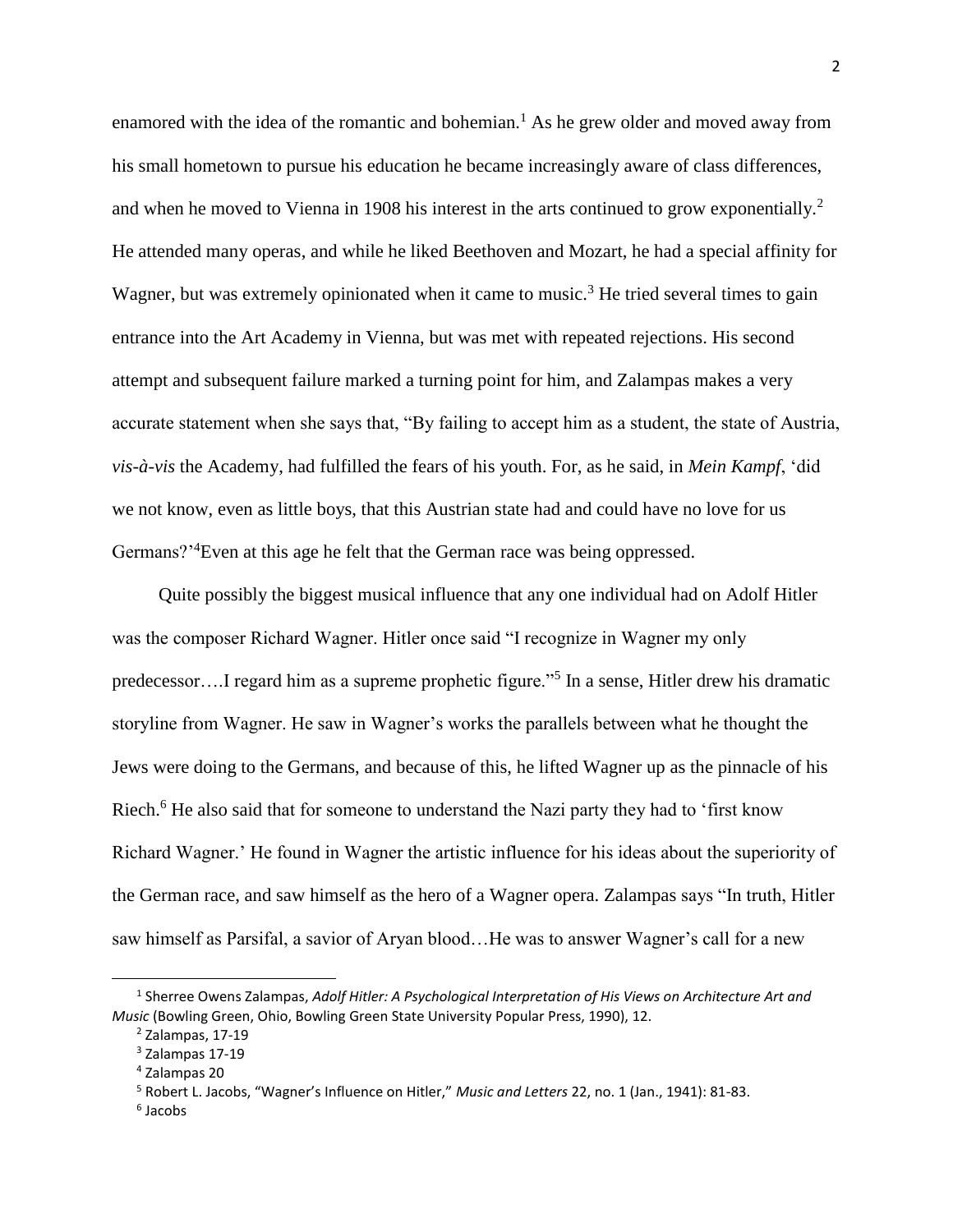Barboarossa, a spiritual reincarnation of Seigfried or Parsifal, who would save Germany."<sup>7</sup> In the essay that Wagner wrote entitled *The Jew in Music* we see direct correlations between his views and the view of the Jewish and German races that Hitler held. Wagner saw the Jew as being completely alien and therefore unable to truly participate in Western culture. This idea was very present in Hitler's mind and would explain his view of the "degenerate" art of the Jews. Not only did Hitler receive influence from Wagner in his ideas and views, but we also see the influence in Hitler's whole approach to propaganda and politics in general. Zampalas makes mention of his "oratorical power, his Wagnerian sense of the dramatic."<sup>8</sup> She also mentions the comparison between the leitmotifs in Wagner's music and the repetition that Hitler used extensively in his speeches.<sup>9</sup> Of all the people and circumstances that impacted Hitler's artistic views, it could substantially be argued that Wagner had the most marked and noticeable effect on the policies of the Third Reich.

 In addition to Wagner, there were others who had a significant impact on the musical development of Hitler and the climate of his society. Several of these men were Dietrich Echart, Ernst Hanfstaengl and Ferdinand Tonnies. Along with Eckart, Hitler felt there was great importance in the concept of specifically pure "German" art, and Tonnie's views on society seemed to embody the policies and ideas about race and nationalism the Nazi's were attempting to implement.<sup>10</sup> To Hitler, as to Tonnie and Eckart, purity of blood, race, form and tradition were of the utmost necessity, and this was reflected in his views of music. "Hitler affirmed the government was responsible for the security of 'man's inner life and a nation's will to live' through the promotion of a culture which was rooted in appreciation of traditions of the

<sup>7</sup> Zalampas, 50

<sup>8</sup> Zalampas, 34

<sup>&</sup>lt;sup>9</sup> Zalampas, 41

<sup>10</sup> Zalampa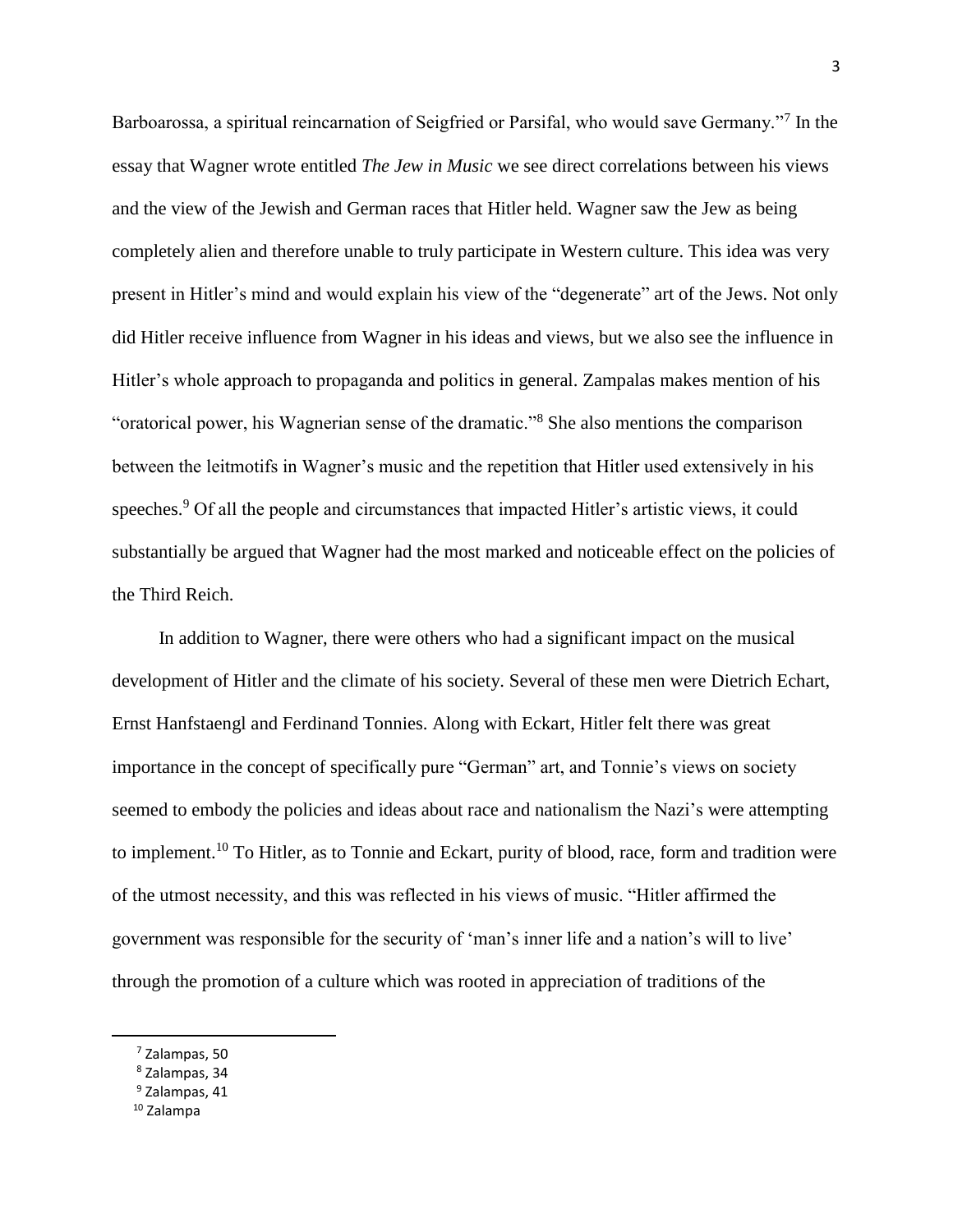past."<sup>11</sup>Understandably the Nazi's would have wanted to find prominent performers who embodied what they felt to be in alignment with their ideology. Several notable performers who were prominent during the Nazi era included Hans Hotter who was an opera singer that Hitler particularly admired, even though he was not a party member. Herbert von Karajan was a conductor who joined the party, and Li Stadelmann was an anit-semitic harpsichord player who embraced party ideals. It would have been important to Hitler to have culturally prominent individuals leading the way musically.

 Hitler's ideas were in direct accordance with the prevailing views of the collective Nazi Party, and musicologists played a large role in the shaping of a distinctly German musical society. In his article "The Nazi Musicologist as Myth Maker in the Third Reich" Michael Meyer says of leading musicologists of the time that they "…contributed, through statements, manifestoes, articles and books, to the justification of totalitarian design and practice. This development played a crucial part in the legitimization of Nazi power in the cultural sphere."<sup>12</sup> The Nazis very clearly wanted to implant their ideals into every aspect of German life, but the musicologists were faced with the task of determining the criteria for acceptable and pure "German" music. There were many inconsistencies in the ways in which the Nazis tried to justify their choices of acceptable music, and even they had to make exceptions. Wagner himself, who was hailed as being the guiding light of German music, culture and society, in reality had a somewhat ambiguous racial line with the slight possibility of possessing Jewish heritage. This is a fact which party officials apparently chose to overlook. However, others, such as non-Jewish

 $\overline{\phantom{a}}$ 

 $11$  Zalampas, 66

<sup>12</sup> Michael Meyer, "The Nazi Musicologist as Myth Maker in the Third Reich," *Journal of Contmporary History* 10, no 4 (Oct., 1975): 649.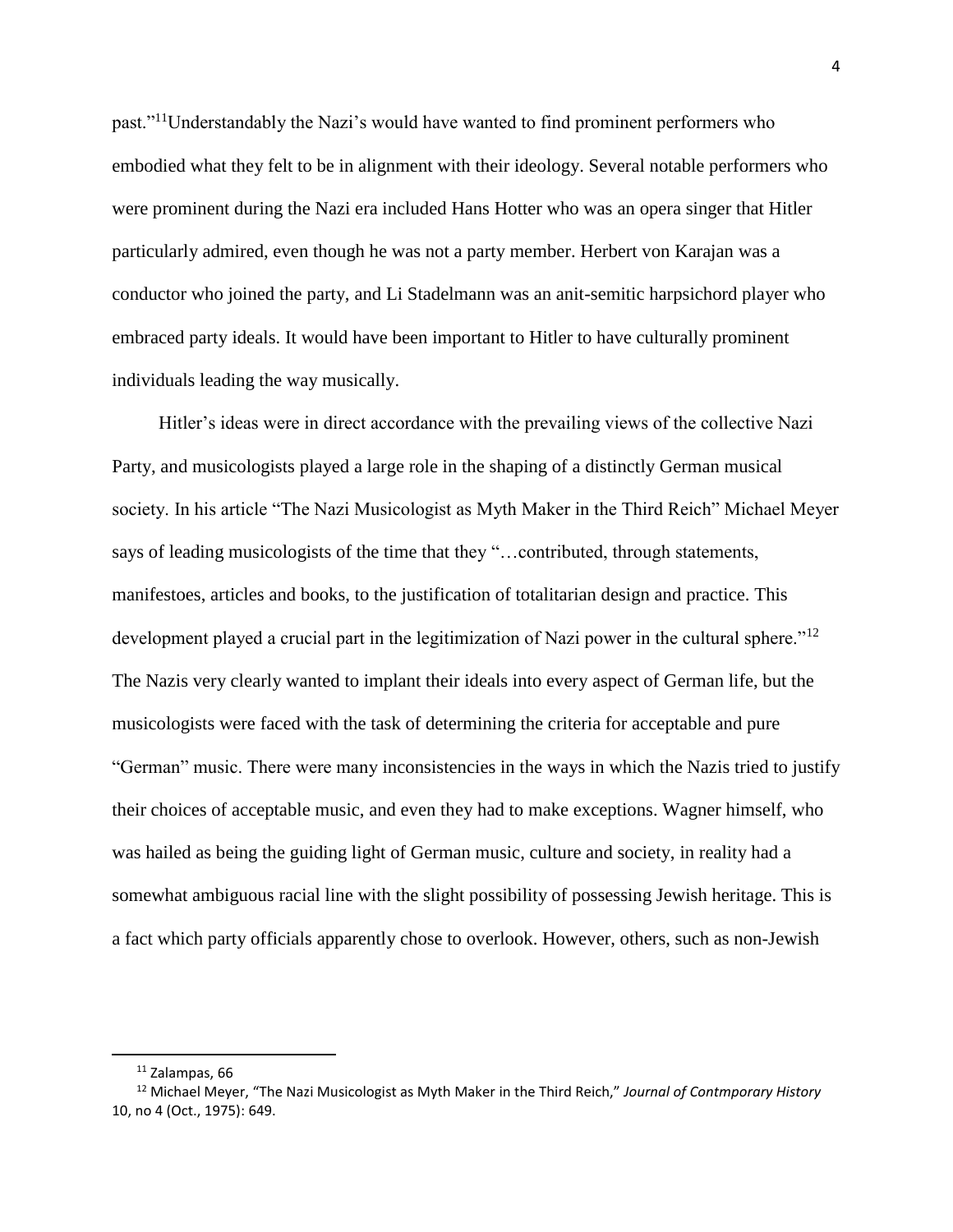composer Paul Hindemith "…could be denounced on the basis of his association with Jews."<sup>13</sup> They basically twisted their ideals for whatever purposes they deemed beneficial to their cause.

 The criteria by which the Reich determined their "pure" music was based largely on the race of the composer and on the personal ideology of the determiner. Richard Etlin says of the Nazi view of the Jew's contribution to music that "…something impure penetrated German music, something foreign."<sup>14</sup> Goebbels is quoted as saying, "Jewry and German music, those are opposites, which by their nature stand in harshest contradiction to each other.<sup>15</sup> While the Germans were quick to discredit the Jewish composers, there is debate as to whether they themselves really contributed anything of value to the musical community, and there has been a large amount of scholarly frustration surrounding the musical era of Nazi Germany in the years since the war. <sup>16</sup> Many musicologists and historians simply want to dismiss any composer who was thought to be in political conformity to the Nazi regime as being influenced solely by the Nazi ideology, and therefore creating nothing of lasting value for the musical community.<sup>17</sup> However, things are not nearly so black and white and the decades filled with the creation of superb German music before Hitler came to power did not suddenly cease to have effect because of the change in ideology. Pamela Potter says in her article "Dismantling a Dystopia: On the Historiography of Music in the Third Reich" that scholars such as Michael Meyer have "…come to the conclusion that no specific Nazi aesthetic ever existed, and the favor or disfavor meted out to musicians had more to do with their personal and political connections than with their

 $^{13}$  Meyer, 657

<sup>&</sup>lt;sup>14</sup> Richard Etlin, Art, Culture, and Media Under the Third Reich (Chicago: University of Chicago Press, 2002), 46 <sup>15</sup> Etlin, 62

<sup>&</sup>lt;sup>16</sup> Pamela Potter, "Dismantling a Dystopia: On the Historiography of Music in the Third Reich," Central European History 40, no 4 (Dec., 2007).

<sup>17</sup> Potter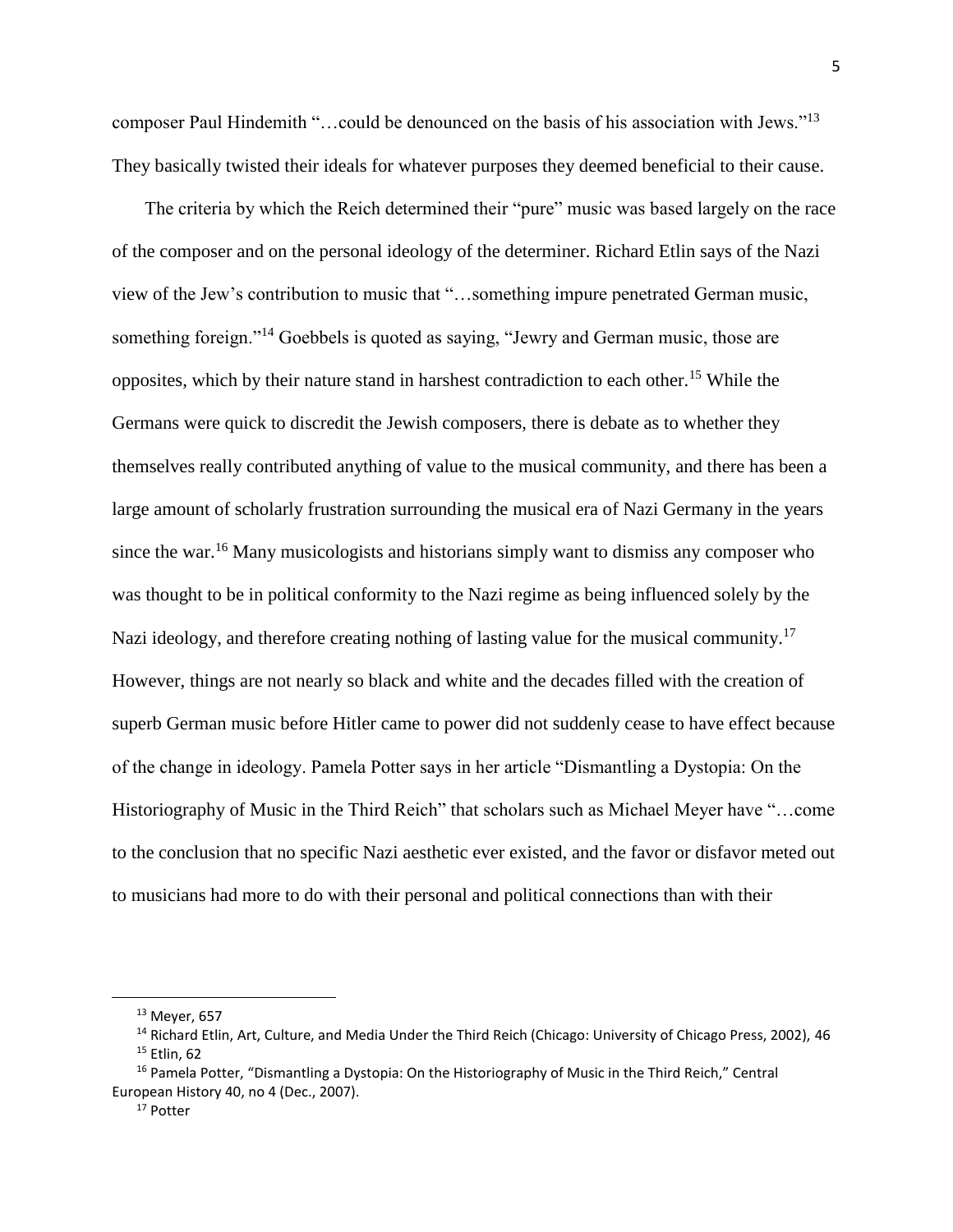music."<sup>18</sup> To be sure, there were certain musical beliefs that many of the Nazi officials held, but it is fairly clear that it was the issue of the race and political persuasion of the musician which had the greatest effect on the reception of his music. Just as not all the musicians who fled Nazi Germany should be lauded; neither should all those shunned by the regime be heralded as musical greats.<sup>19</sup> Potter shows an excellent example of this with composer Paul Hindemith who was a composer denounced by the Nazi's. In reality she claims that Hindemith really tried his best to work his way into the Nazi good graces, and she says "The spate of attacks he endured at the hands of Nazi leaders arose out of political rivalries beyond his control rather than any heroic acts of resistance on his part."<sup>20</sup> Like everything the Nazis did, their musical criteria was fueled mainly by their hatred of anyone or anything they believed to be inferior to themselves.

 Despite inconsistencies, there were however certain musical ideas and standards which the Nazis both embraced and disdained. Chromatic and atonal "modern" music was met with the most hostility by cultural leaders such Alfred Rosenberg and Reich speaker Hans Severus Ziegler. Ziegler said that "Atonality in music signifies degeneracy and artistic bolshevism," while Rosenberg said "The whole atonal movement in music is contradictory to the rhythm of blood and soul of the German nation."<sup>21</sup> This view, however shows an inconsistency in that, while they shunned Arnold Schoenberg's music because of its departure from the diatonic method of composing they overlooked the fact that Wagner himself utilized a large amount of chromaticism in his own compositions and that Schoenberg drew largely on German style and technique for composition.<sup>22</sup> They chose to de-emphasize Wagner's more chromatic works such as *Tristan und Isolde* and instead focused on his more diatonically pleasing works such as *Die* 

l

<sup>18</sup> Potter, 635

<sup>19</sup> Potter

<sup>20</sup> Potter, 631

<sup>&</sup>lt;sup>21</sup> Erik Levi, "Atonality, 12-Tone Music and the Third Reich," Tempo, New Series, no 178 (Sep, 1991) 17.

<sup>22</sup> Etiln, 59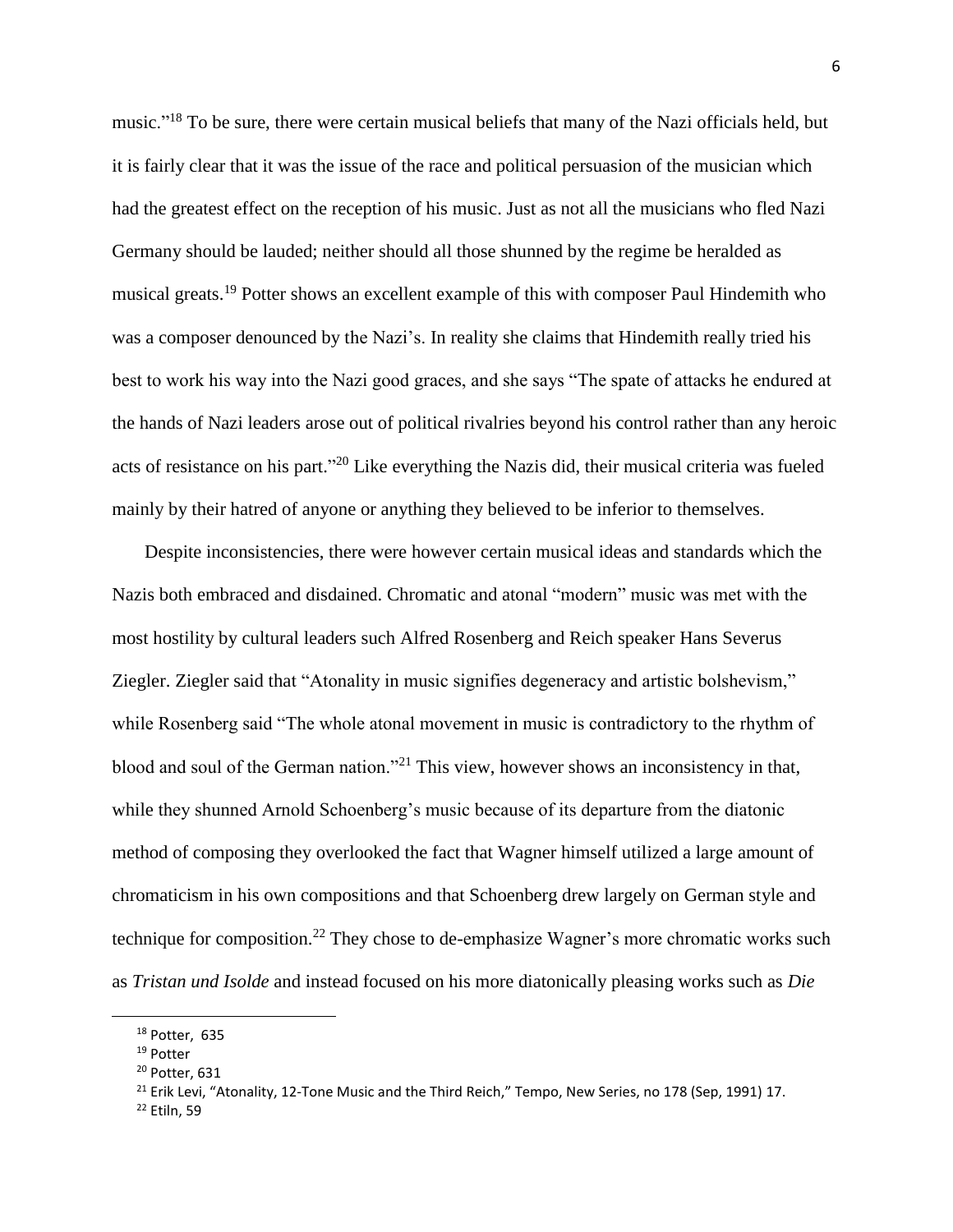*Meistersinger von Nurnberg* and *Parsifal.<sup>23</sup>* While atonal music was shunned, diatonic music was largely embraced. This is a somewhat confusing fact about the Third Reich. Because of the intense intellectualism that twelve-tone and atonal composition entails, one would assume that the Nazis would have embraced it as a high art form, but this was not so. This was due in a large part to the role of the emotional and theatrical that Hitler used to indoctrinate the people. Hitler had a very romantic view of music, and this would explain why he would have shunned modern music which is based on intellectualism as opposed to emotion. "According to Hitler's understanding, the composer should produce his creations spontaneously."<sup>24</sup>This is in direct opposition to the way composer's such as Schoenberg would have composed. Etlin says that "Hitler grounded Nazi policy on music according to his own predilection. Whatever impressed him...should also impress the entire German population. On the other hand, whatever made him unsure or repelled him...should also be withheld from the entire population.<sup>25</sup>

 The three composers which were considered to be the "musical greats" of the Reich were Beethoven, Wagner, and Anton Bruchner. Looking Specifically at Richard Wagner we find the embodiment of everything that the Reich held essential. This fact joined with Hitler's ardent love of his music secured his lasting link with the party. Wagner was seen to be a German in every sense of the word, and he ardently believed in the superiority of the German race. He grew up in a world surrounded by the theater and would have known all the inner workings of the theatrical world. He once said "Everything connected with the theatre had for me the charm of mystery, an attraction amounting to intoxication…"<sup>26</sup> Wagner, like Hitler, had a rather warped view of

<sup>23</sup> Etlin, 50

<sup>&</sup>lt;sup>24</sup> Etlin, 54

 $25$  Etlin, 54

<sup>26</sup>James Treadwell, *Interpreting Wagner* (New Haven and London: Yale University Press, 2003), 7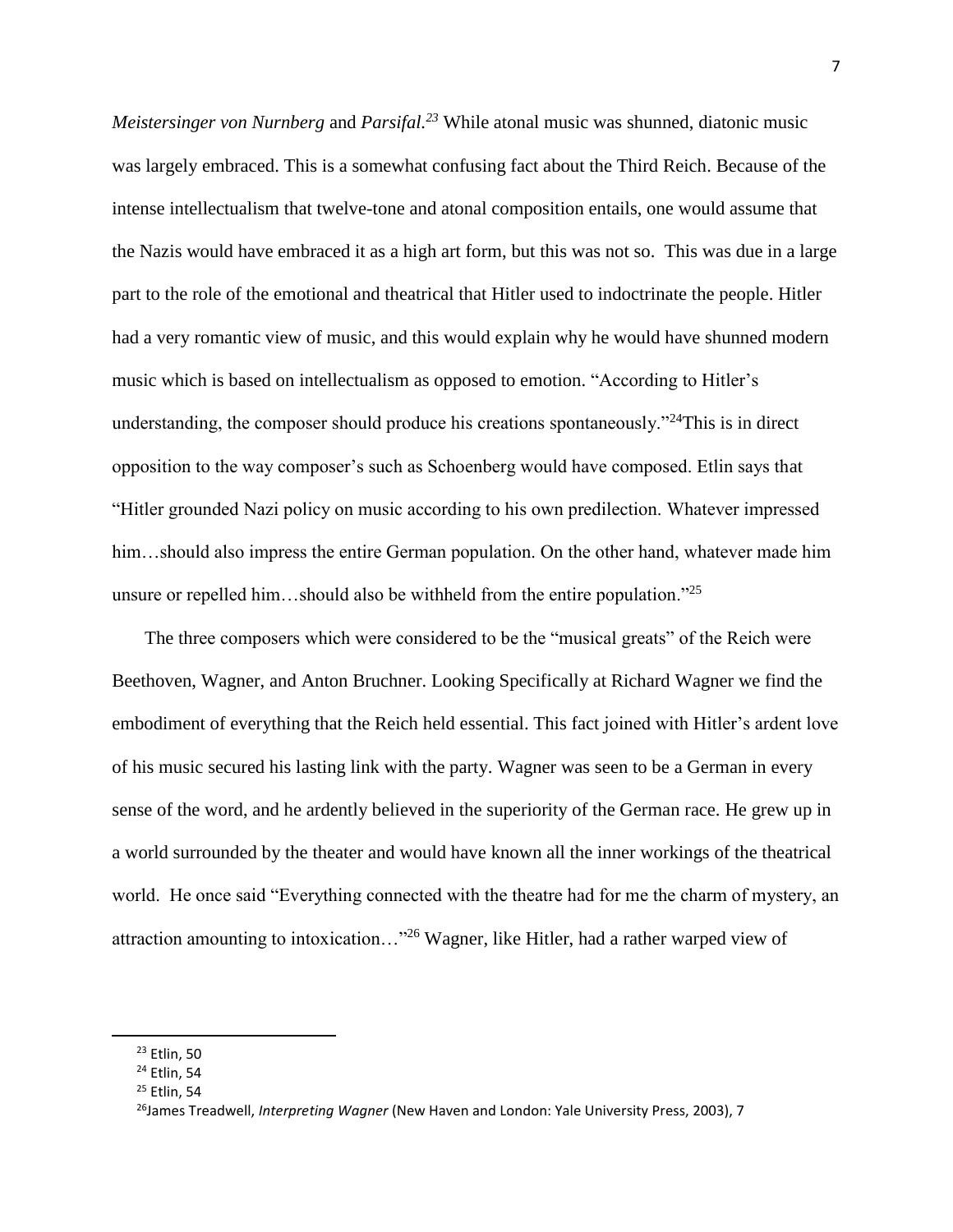himself, and he saw himself as the oppressed artist.<sup>27</sup> Hitler seemed to strongly identify with this concept in his own life. For Wagner, everything was combined with art. It was almost as if he had created his own religion—a religion of art and music combined.<sup>28</sup> It seems that to Wagner everything was really connected with the dramatic and the artistic and James Treadwell says that "Wagner describes himself as having been attracted first and most powerfully to the purely fantastic element."<sup>29</sup>This type of thinking was key in the Nazi implementation of its policies ideologies, and propaganda.

 In opposition to composers that the party loved, there were specific composers which they particularly wanted to defame, and one of the most prominent was Arnold Schoenberg. Schoenberg's music has been met with a variety of responses from different governments such as the USSR and the German Democratic Republic even after the war, and so it comes as no surprise that a government as oppressive as the Nazi's would have taken issue with it. Schoenberg was an ethnic Jew, however, Michael Kater says "…it is unclear during various phases of his life how Schoenberg would have defined his nationality, although especially as far as music was concerned, he always saw himself as part of the German-Austrian cultural tradition."<sup>30</sup> Before the Nazi's came to power he was a prominent composer of the Weimar Republic, and was on staff as a professor of composition at the Preussische Akademie der Kunste in Berlin. Unfortunately he was ousted from this position after the Nazis came to power, and in a letter he sent to a friend it appears that this came as a somewhat surprising event to him.<sup>31</sup> He eventually ended up emigrating to the US where he became a citizen in 1941. He was widely

<sup>&</sup>lt;sup>27</sup> Treadwell.20

<sup>28</sup> Treadwell

<sup>&</sup>lt;sup>29</sup> Treadwell, p 7

<sup>30</sup> Michael Kater, *Composers of the Nazi Era: Eight Portraits* (New York and Oxford: Oxford University Press, 2000), 183

<sup>31</sup> Erwin Stein, ed. *Arnold Schoenberg Letters* (New York: St. Martin's Press), 182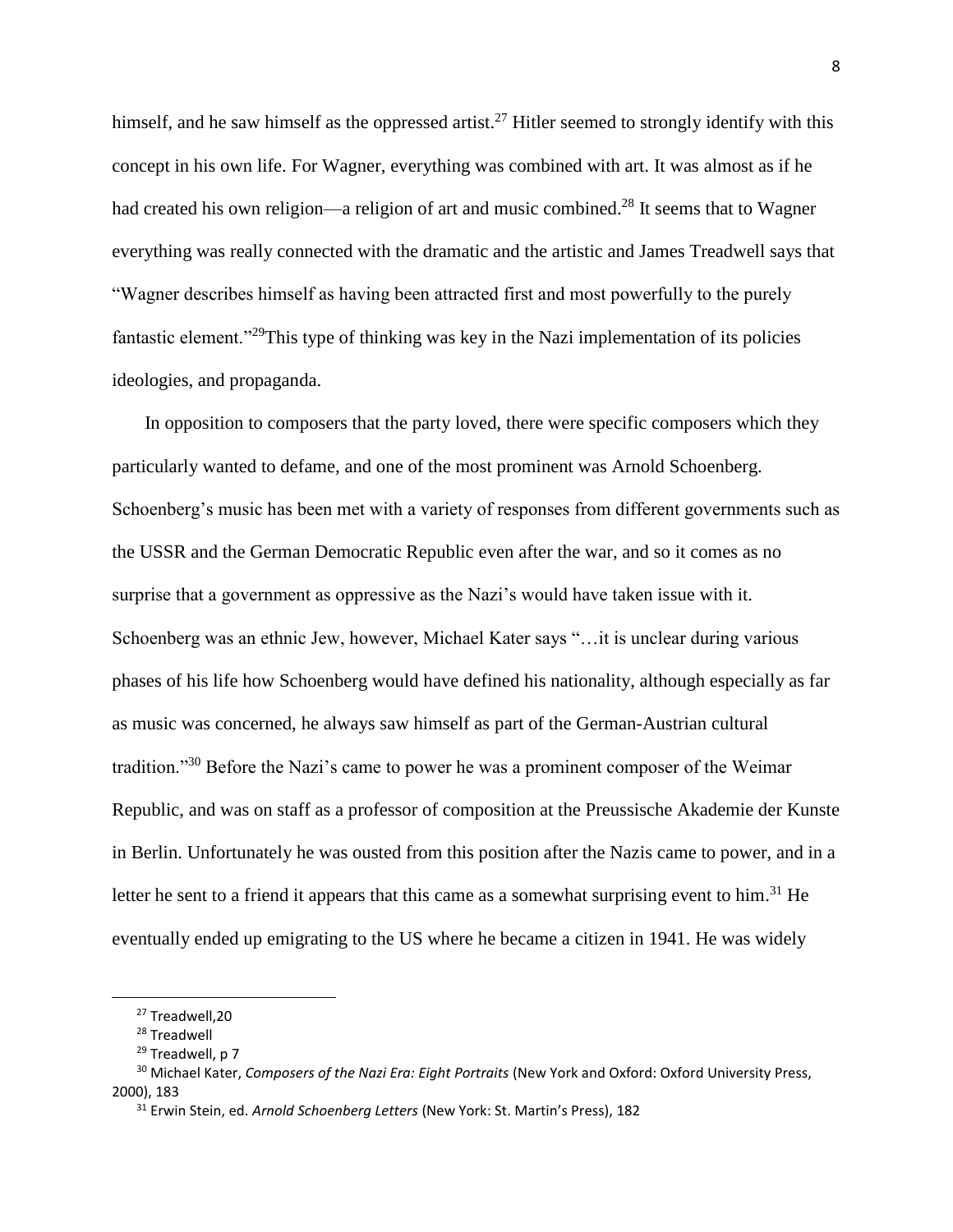criticized by the Nazi's because of his compositional styles even though it "never had anything to do with revolution but was an orderly process; it represented 'ascendance to a higher and better order.'"<sup>32</sup>The rejection of his music can be seen as having several different reasons behind it. First of all, even though he "... remained loyal to the German tradition"<sup>33</sup> he was still Jewish and his embracing of that heritage included things such as his composition of 'Der Biblische Weg' (The Biblical Way) which was a work about how the Jews became a people. In addition to his cultural heritage and the work which he produced, he was not afraid to speak out passionately about what he believed about music and because of this Kater says that "Schoenberg would have become the immediate target of Nazi persecution in the event of Hitler's takeover…even if he had not been Jewish."<sup>34</sup>However, the two combined sealed the fate of his music under the regime.

 The Nazis regarded the German nation as being an intensely musically based nation, and this fact contributed to the party's extreme use of music in its public propaganda. Lynn E. Moller says "The use of music in such a format, often disguised as entertaining and recreational diversions, was capable of eliciting desired response from the people almost on cue."<sup>35</sup> The idea of German nationality and culture became very closely tied with music. The Germans wanted to be known for their music and it was definitely seen as a plus for Nazi party members to be thought of as musical connoisseurs.<sup>36</sup> The Nazi's knew that in order for their ideology to survive there could be no freedom of thought, even when it came to music. In short, the entire stage had to be set to brainwash an entire nation. "Thus, conditions were created for the cleansing of

<sup>32</sup> Kater, 192

<sup>33</sup>Stein, 177

<sup>34</sup> Kater, 184

<sup>35</sup> Lynn E. Moller, "Music in Germany during the Third Reich: The Use of Music for Propaganda,"*Music Educators Journal* 67, no 3 (Nov., 1980), 40.

<sup>36</sup> Etlin, 53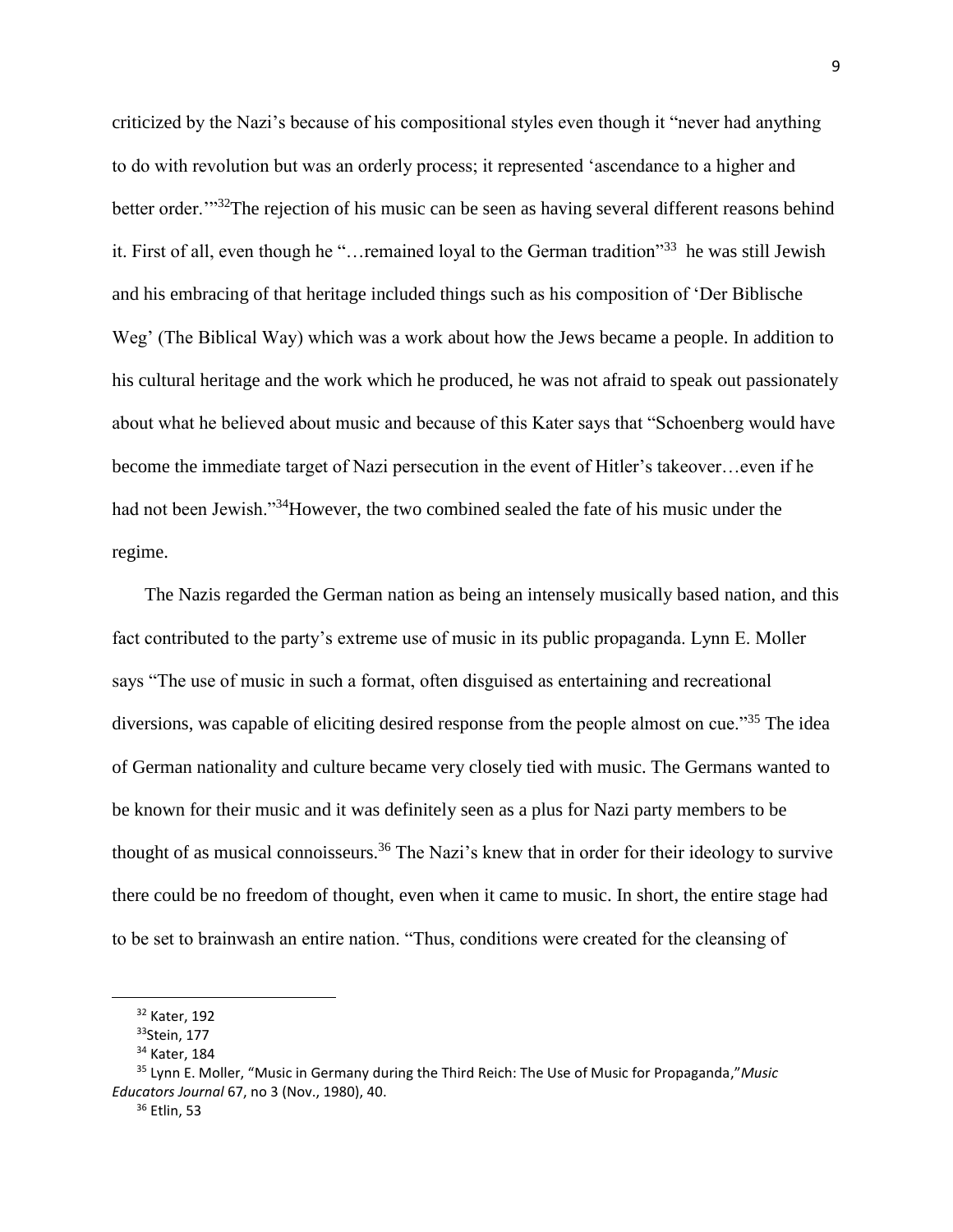emotions, for their order and new form."<sup>37</sup> Joseph Goebbels was the official Reich Minister of Propaganda and he himself recognized the power that music had over people, and he was not about to let that power go unexploited. He once made a chilling statement about the use of propaganda when he stated "It is not enough to reconcile people more or less to our regime, to move them towards a position of neutrality towards us, we want rather to work on people until they are addicted to us, until they realize, in the ideological sense as well, that what is happening now in Germany not only must be allowed, but can be allowed."<sup>38</sup>

 The integration of Nazi music propaganda into society began even before the regime officially came to power in 1933. Party member Hans Severus Ziegler believed that "What was required was a wholesale eradication of the Jewish influence in all aspects of German musical life, so that capable and gifted true-blooded German musicians could once again work together for the common good."<sup>39</sup>The 1930s were paving the way for the cultural climate of the Third Reich, and Hans Ziegler's vision was slowly being implemented in the Weimar Republic. The Nazi political agenda was slowly but surely being pushed into the musical life of German culture. The opposition to Jewish musicians, composers and conductors started out somewhat unofficially, and then grew to be government mandated. After laws passed in 1933 Jews were no longer allowed to teach in music conservatoires or state opera houses. There were two particular individuals who wanted to be in charge of the cultural affairs of the nation, Joseph Goebbels and Alfred Rosenberg, and in the end, while Rosenberg still played an active role in the party, Goebbels received the head position.<sup>40</sup>

<sup>37</sup> Etlin, 56

<sup>&</sup>lt;sup>38</sup> The Nazi State and German Society A brief history with documents, 58

<sup>39</sup> Erik Levi, *Music in the Third Reich*, (New York: St. Martin's Press, 1994), 12

<sup>40</sup> Levi, 15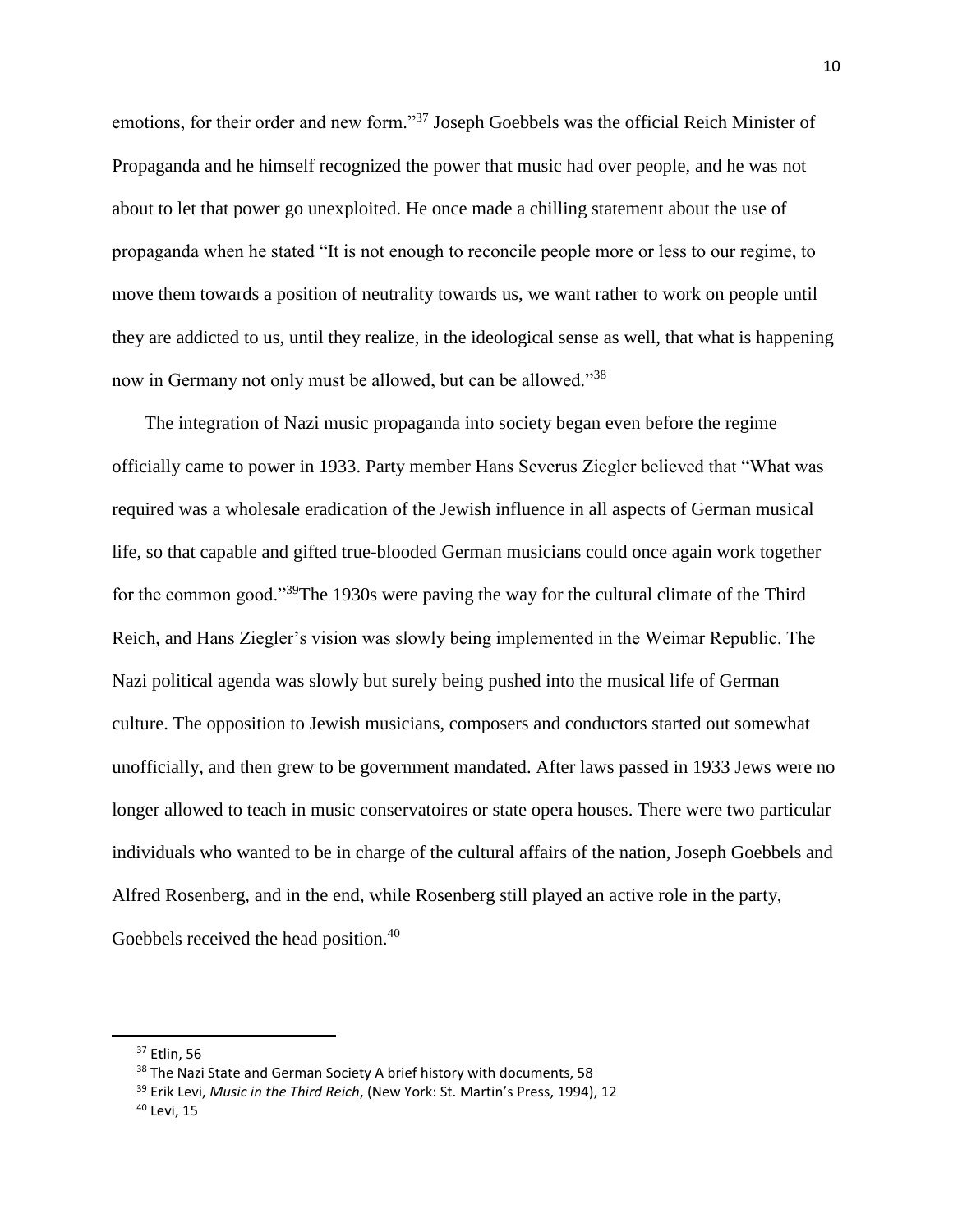After the party came to power things changed suddenly. In 1933 the Reichskulturakammer was established. This was the highest artistic society which joined all the arts, while the specific musical branch was called the Reichsmusikkammer and the reading panel called the Reichsmusikprufstelle decided what music was "harmful" to Germany.<sup>41</sup> Levi states that "While the RMK was established so as to 'further the advance of German music' and 'integrate the various trends which exist in the field of music', in practice its functions were also to be restrictive and prohibitive."<sup>42</sup>This organization controlled all musical aspects under the Reich. For a musician to be employed in Germany, membership was required, but to become a member one had to be considered "racially pure."<sup>43</sup> This clearly shows that the Jews were systematically being pushed out of the musical life of Germany. Music composed by Jews was largely removed as they were banned from the Nazi music organizations. A lot of the prominent composers had left Germany already, but many musicians still remained. The Jews were allowed to start their own organization, the Kulturbund Deutscher Juden, but the Jewish musicians were basically puppets. They were used when they were wanted or needed, but in general they had no rights. The Nazi's had to work to portray a disparaging view of the Jewish race and "Consequently, the regime created the necessary climate in which indiscriminate anti-semitic propaganda could thrive."<sup>44</sup>However, simply because the Nazi's refused to recognize the wealth of talent in the Jewish musicians they were shunning, did not mean that those musicians remained silent and music thrived even in the concentration camps and the ghettos. Many victims used music as a means of simply surviving the atrocities they were living through, and there has been an

- <sup>42</sup> Levi 28
- <sup>43</sup> Levi, 28
- <sup>44</sup> Levi, 57

<sup>41</sup> Levi, 94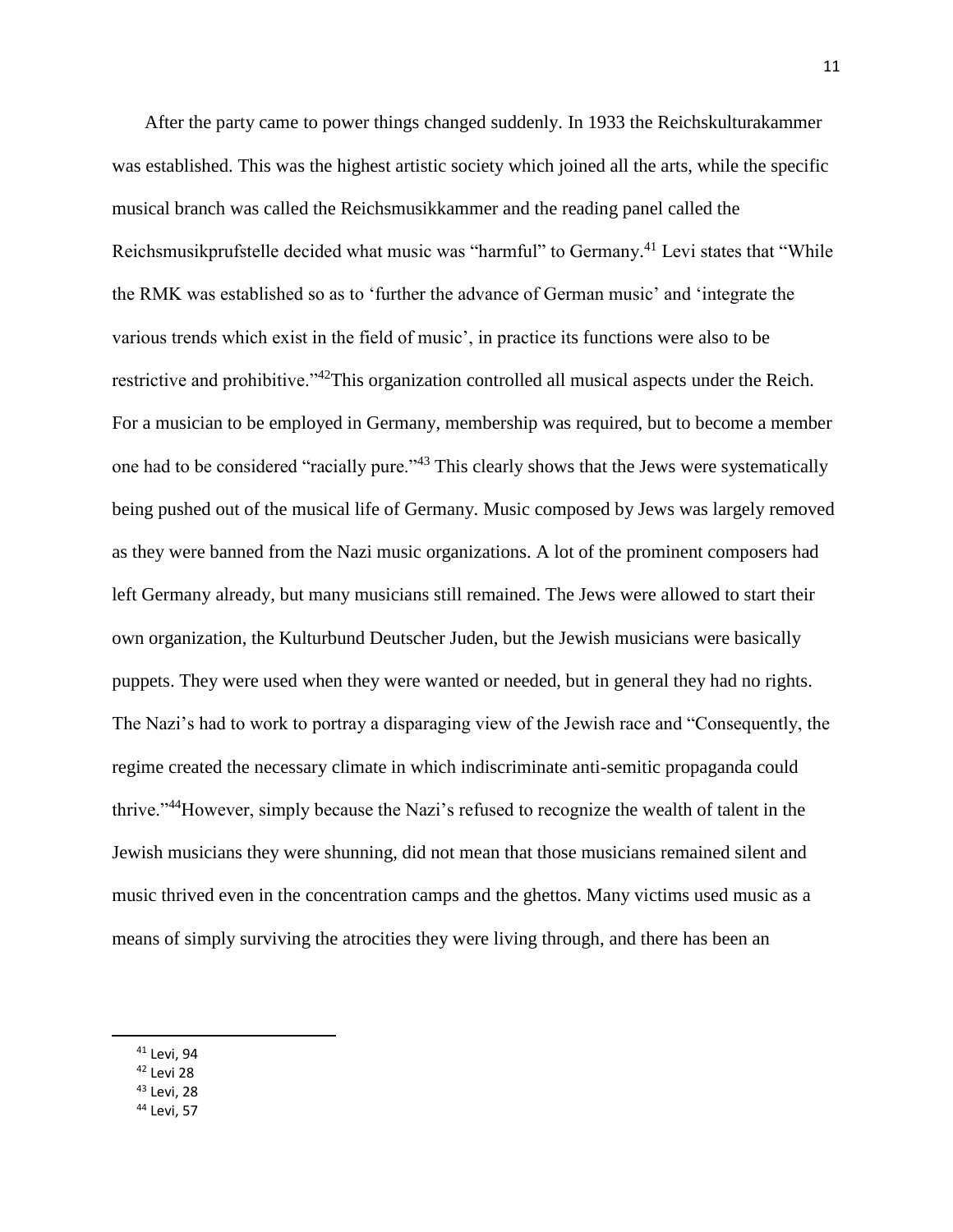extensive amount of literature and art that has come out of the experiences of these individuals. Try as they might, the Nazi's could not silence their voices.

 Musicologists played a vital role in the spreading of musical propaganda. They went to great lengths to criticize Jewish composers and were willing to say just about anything to discredit them and make them look inferior in the eyes of the general public.<sup>45</sup> As the Nazi regime progressed, musicologists got increasingly specific about their anti-semitism and the necessity of prohibiting anything Jewish<sup>46</sup> There was a myriad of books, articles, and papers written portraying the musical inferiority of the Jews. Now that anti-semitism was actually something which was more or less required in culture, musicologists felt the need to extend this ideology into their field.<sup>47</sup> The musicologists of the time were really carrying a heavy responsibility for their party, and it was their job to determine just how and what types of music were consistent with Nazi ideology.<sup>48</sup> They felt that they had to look through all the music of the past and the present and reconcile the two in order to discover how the German musician should invest his energies because "…music was to be integrated with National Socialism to the degree that the two realms would appear inseparable."<sup>49</sup> Several leading musicologists at the time of the Nazi takeover include Hans Joachim Moser and Heinrich Besseler, and while these men were at times closely associated with the party, their relationship to it can be looked at with some ambiguity. Moser had a particularly checkered relationship with the party, at times falling out of favor, and then being reinstated in different positions.<sup>50</sup>Even though it was very clear through his writing and life that Moser held anti-semitic views and had done superb work for the Reich, his works

 $\overline{\phantom{a}}$ 

<sup>49</sup> Meyer, 652

<sup>45</sup>Levi

<sup>46</sup> Levi, 67

 $47$  Levi 62

<sup>48</sup> Michael Meyer, "The Nazi Musicologist as Myth Maker in the Third Reich," *Journal of Contemporary History*  10, no 4 (Oct., 1975), 653

<sup>50</sup> Potter, 95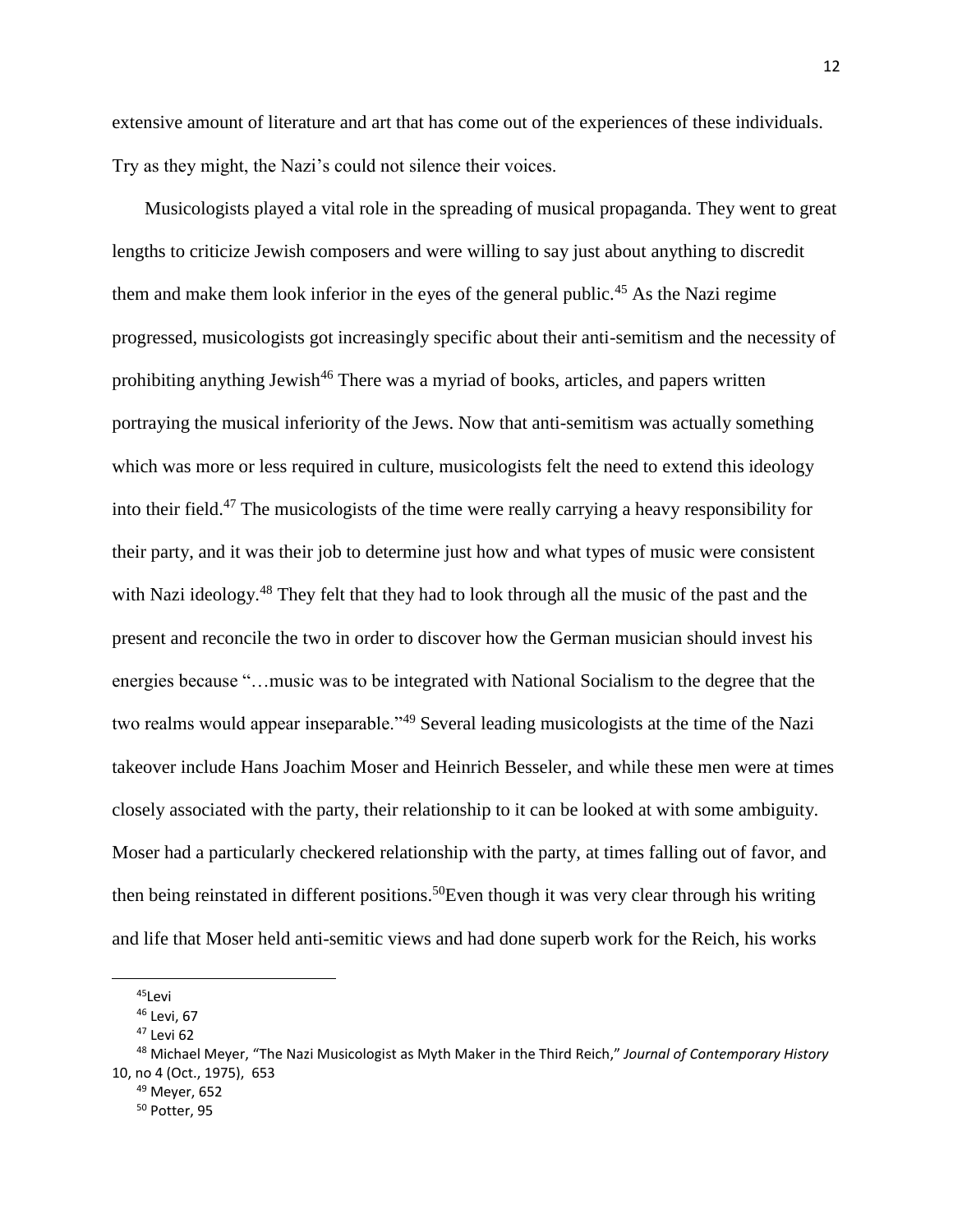were banned because of the discovery of "…positive representations of Jewish composers."<sup>51</sup>However, despite this set-back another Nazi official wanted him to simply write under a pseudonym, and he was eventually was appointed to the position of deputy director of the Reichsstelle fur Musikbearbeitungen. Anselm Gerhard implies in his article "Musicology in the 'Third Reich': A Preliminary Report" that more study needs to be given to the idea that perhaps many musicologists were more concerned with furthering their own careers than being politically fueled. He says "In an academic community characterized by jealousy and resentment, many decisions that at first glance may seem politically motivated could easily be as much due to human...foibles."<sup>52</sup>While there may be truth in this statement, it is quite clear that even though many musicologists did find it in their best influence to propagate Nazi ideology and were fueled with the thought of their own personal advancement and not speaking solely on their beliefs, the majority did hold the views to be true and were not afraid to be used by the party to brain-wash the nation.

 The years after World War I paved the way for the musicologist's role as propagandist in the Third Reich, and during this time many scholars were attempting to make their voices heard in the public life of society. <sup>53</sup> The Reich provided the perfect opportunity for this idea. It was fond of its large organizations which had specific branches for nearly every aspect of society, and music was no exception. The SS-"Ahnenerbe" was a branch of one such organization as well as the Amt Musik branch of Alfred Rosenbergs' Amt Rosenberg or Reichsuberwachungsstelle. It was necessary and advantageous for musicologists to be involved in these organizations and reap the benefits of funding and exposure. The Amt Musik branch had both small-scale and large

l

<sup>51</sup> Potter,95

<sup>52</sup> Anselm Gerhard, "Musicology in the 'Third Reich': A Preliminary Report,"*The Journal of Musicology* 18, no 4 (Fall 2001), 535

<sup>53</sup> Pamela Potter, "Musicolgoy under Hitler: New Sources in Context," *Journal of the American Musicological Society* 49, no 1 (Spring, 1996), 74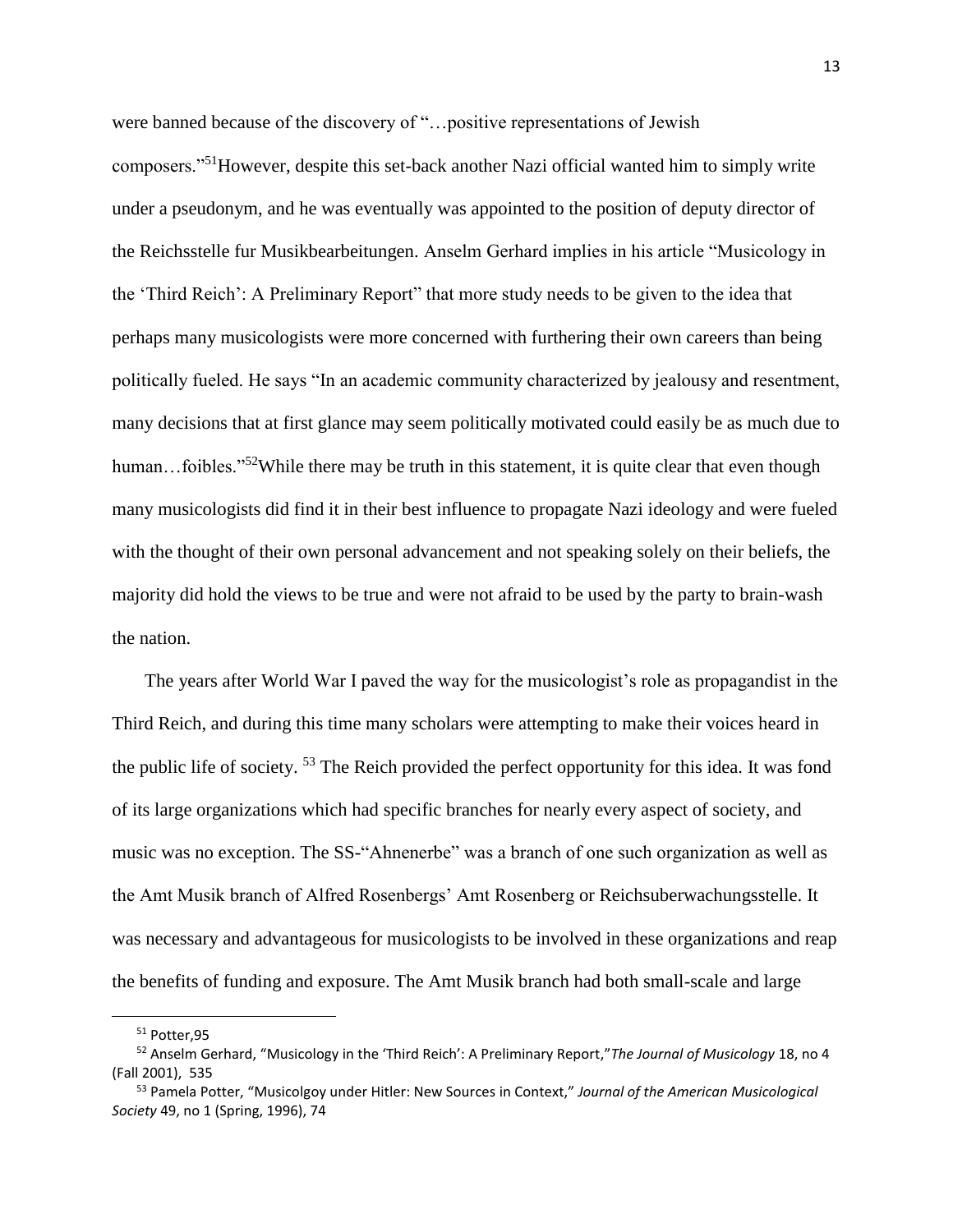scale duties and even included "…direct preliminary policy-making with regard to the occupation."<sup>54</sup>Musicologists also furthered the Party cause by their influence in spreading the idea of *Lebensraum,* or, 'living space." Pamela Potter says that they offered their "…authoritative explanations for the musical advantages of German expansion into each region."<sup>55</sup> They attempted to make it clear that many of the annexed countries and territories were rightfully German territories because "…the music of these regions was and always had been German."<sup>56</sup>

 Because Germany had such a musical culture, Propaganda Leader Joseph Goebbels knew that this art form would be a significant place to reach the people. Goebbels knew that music "…often disguised as entertaining and recreational diversions, was capable of eliciting desired responses from the people almost on cue."<sup>57</sup> The Nazis wasted no time in implementing their doctrine into even the simplest things, and in addition to the music which was banned from public repertoire there was also a substantial amount which was added. There was a rise in bands, drums and bugle corps, and people were greatly encouraged to attend concerts. There were specific songs that were composed for the Reich, and many that became standard repertoire. Two anthems which the Nazi's used extensively were the *Horst Wessel Lied*, and *Deutschland, Deutschland Ueber Alles.* One influential composer of Nazi party music was Ernst Hanfstaengl. He was influential in showing Hitler how the rhythms of band music could bring about an audience affect, and this was a concept that Hitler utilized extensively.<sup>58</sup>One of the biggest ways that music was utilized was in the form of the radio broadcast, and war announcements often utilized specific musical arrangements at their beginning and then ending

l

<sup>54</sup> Potter, 84

<sup>55</sup> Potter 87

<sup>56</sup> Potter, 87

 $57$  Moller, 40

<sup>58</sup> Zalampas, 39-40